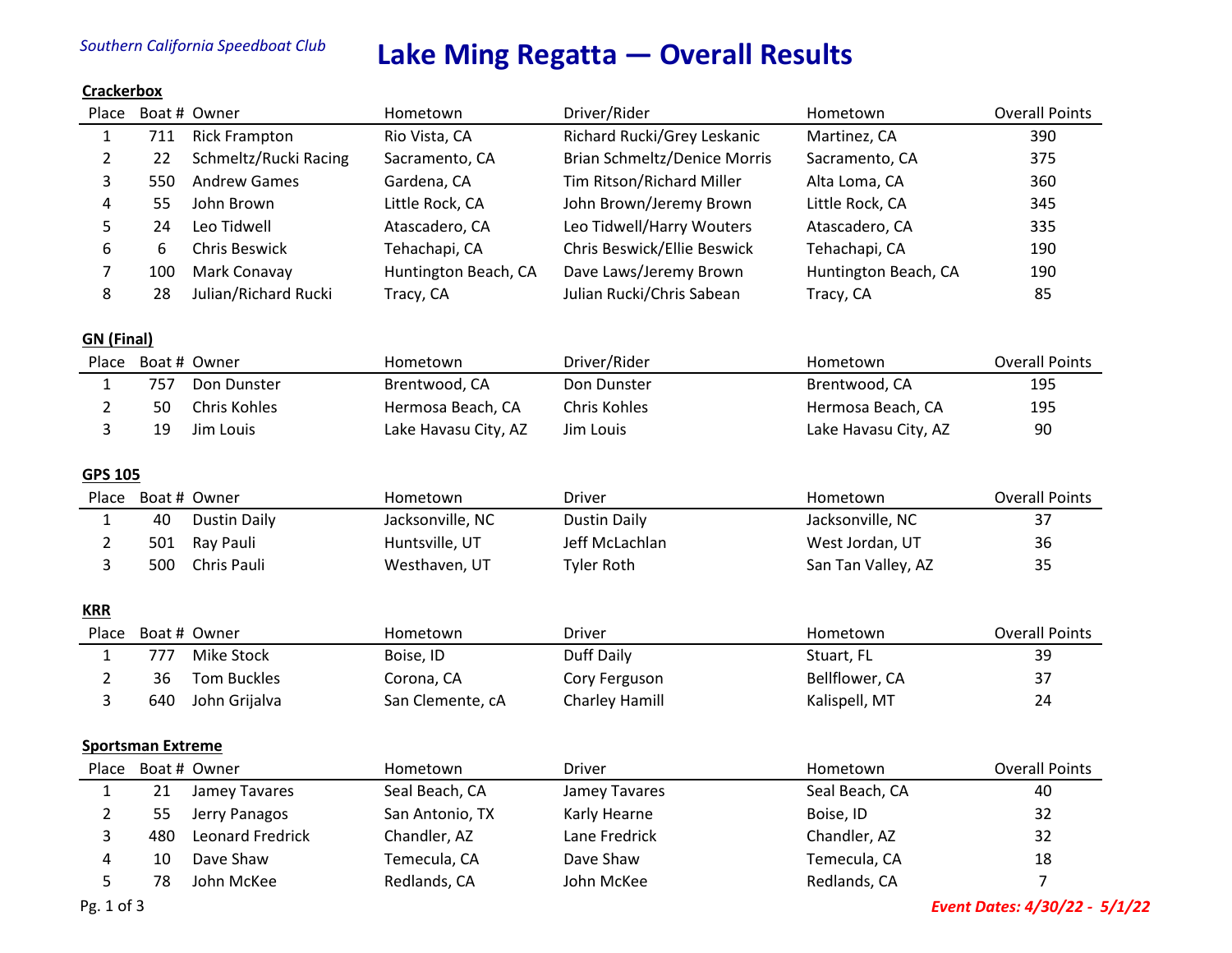# *Southern California Speedboat Club* **Lake Ming Regatta — Overall Results**

### **Sportsman Limited "A" Hydroplane**

| Place                              |     | Boat # Driver                           | Hometown             | <b>Overall Points</b> |  |  |
|------------------------------------|-----|-----------------------------------------|----------------------|-----------------------|--|--|
| $\mathbf{1}$                       | 126 | <b>Britney Schwarzenbach</b>            | Fort Mohave, AZ      | 390                   |  |  |
| 2                                  | 103 | Jake McKee                              | Redlands, CA         | 380                   |  |  |
| 3                                  | 500 | Kayla Hunter                            | Westhaven, UT        | 360                   |  |  |
| 4                                  | 95  | Cole Leskanic                           | Hanford, CA          | 335                   |  |  |
| 5                                  | 71  | Mike Wright                             | Huntington Beach, CA | 325                   |  |  |
| 6                                  | 26  | Jarrett McKee                           | Redlands, CA         | 310                   |  |  |
|                                    |     |                                         |                      |                       |  |  |
|                                    |     | <b>Sportsman Limited "C" Hydroplane</b> |                      |                       |  |  |
| Place                              |     | Boat # Driver                           | Hometown             | <b>Overall Points</b> |  |  |
| $\mathbf{1}$                       | 111 | Nick Hoot                               | Modesto, CA          | 400                   |  |  |
| 2                                  | 515 | Jeff Link                               | Fairfield, CA        | 375                   |  |  |
| 3                                  | 711 | <b>Ismael Nunez</b>                     | Rio Vista, CA        | 365                   |  |  |
| 4                                  | 120 | <b>Brian Rodrigues</b>                  | Livermore, CA        | 255                   |  |  |
|                                    |     |                                         |                      |                       |  |  |
| Sportsman Limited "20" Hydroplane  |     |                                         |                      |                       |  |  |
| Place                              |     | Boat # Driver                           | Hometown             | <b>Overall Points</b> |  |  |
| $\mathbf{1}$                       | 711 | Ismael Nunez                            | Rio Vista, CA        | 185                   |  |  |
| $\overline{2}$                     | 111 | Nick Hoot                               | Modesto, CA          | 100                   |  |  |
| 3                                  | 7-O | <b>Kevin Curtis</b>                     | Huntington Beach, CA | 100                   |  |  |
| 4                                  | 139 | Joe Johnson                             | Vacaville, CA        | 95                    |  |  |
|                                    |     |                                         |                      |                       |  |  |
| Sportsman Limited "300" Hydroplane |     |                                         |                      |                       |  |  |
| Place                              |     | Boat # Driver                           | Hometown             | <b>Overall Points</b> |  |  |
| 4                                  | 139 | Joe Johnson                             | Vacaville. CA        | 200                   |  |  |

|     | 139 Joe Johnson  | Vacaville, CA | 200 |
|-----|------------------|---------------|-----|
|     | 711 Ismael Nunez | Rio Vista, CA | 190 |
| 70. | Mark Pouard      | Pioneer, CA   | 90  |

## **Sportsman Limited "C" Runabout**

|   |    | Place Boat # Driver | Hometown             | <b>Overall Points</b> |
|---|----|---------------------|----------------------|-----------------------|
|   |    | Dean Wilson         | Crows Landing, CA    | 185                   |
|   |    | 71 Mike Wright      | Huntington Beach, CA | 185                   |
|   | 81 | James McKee         | Redlands, CA         | 100                   |
| 4 | 88 | Ryan Morris         | Stockton, CA         | 95                    |